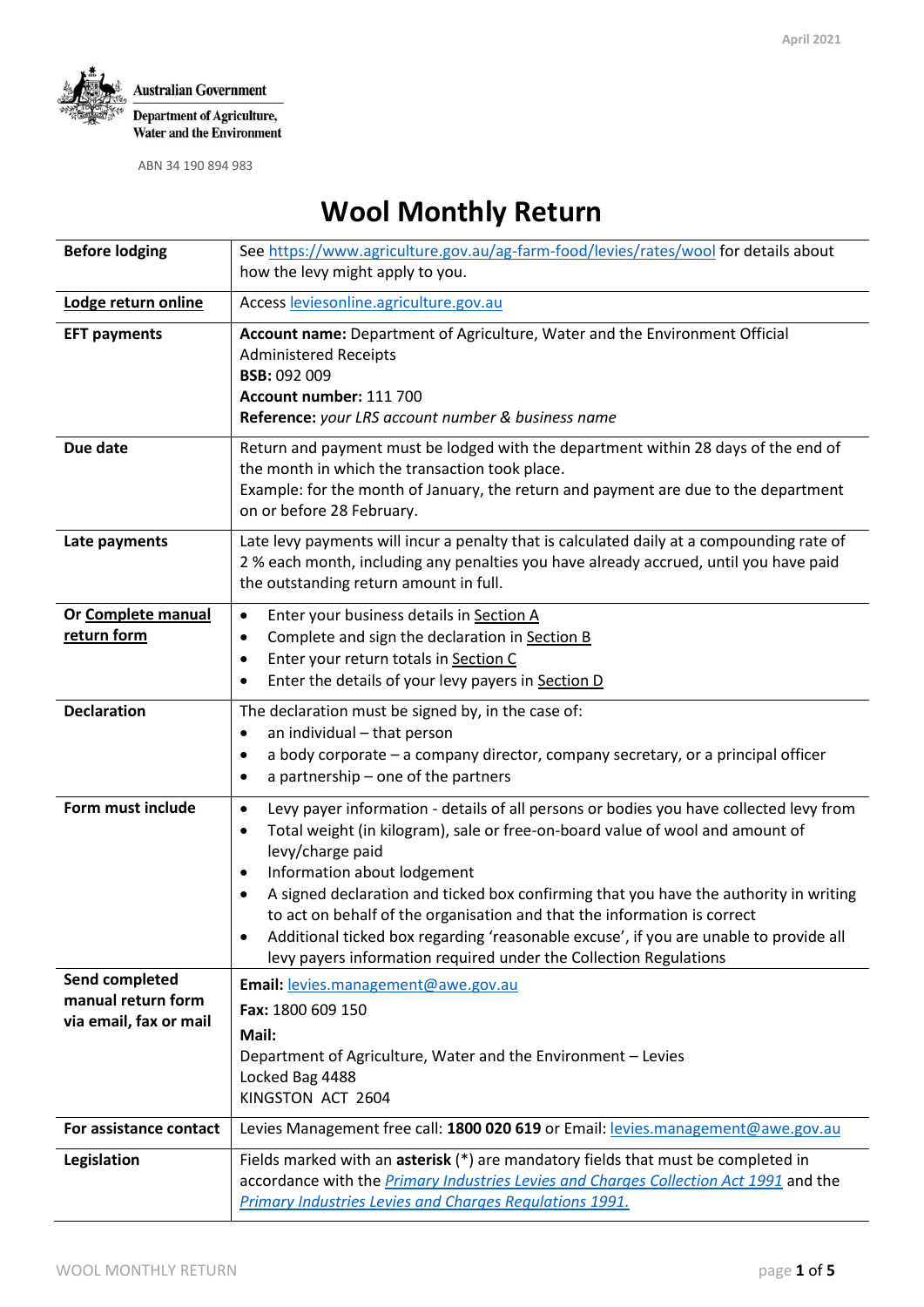

| Postal Address* |                                                                                                         |  |
|-----------------|---------------------------------------------------------------------------------------------------------|--|
| Phone           | Fax                                                                                                     |  |
| Email           |                                                                                                         |  |
|                 | Method of payment: EFT Cheque Money Order Levy/charge paid* $\frac{1}{2}$<br>Date deposited: $\sqrt{2}$ |  |

### SECTION B: Declaration

**Declaration: I declare that to the best of my knowledge the information contained on this return form and any attachments is correct in every essential detail.** Giving false or misleading information is a criminal offence.

#### **Provision of Levy Payer Information:**

It is a legislative requirement to provide, in respect of each levy payer to which the return relates, the following *levy payer information:* name, address, contact details (phone number and/or email addresses), ABN (if any) and ACN (if any). If you have **not** provided all the required levy payers' details you must declare below that you are unable to provide all or some of the levy payer information, but you have a '**reasonable excuse**' (refer to section H).

| Title                                                                                                                                                                                                                                                                                                                                                                                                                                   | First name* | Last name* |  |  |  |  |  |
|-----------------------------------------------------------------------------------------------------------------------------------------------------------------------------------------------------------------------------------------------------------------------------------------------------------------------------------------------------------------------------------------------------------------------------------------|-------------|------------|--|--|--|--|--|
| *I have the authority to sign this declaration as a director, secretary or principal officer of the body<br>corporate, partner, owner or other person, authorised in writing to act on behalf of this organisation.<br>I have not provided all levy payers information required under the Collection Regulations and declare that<br>I am unable to provide the levy payer information which is missing but I have a reasonable excuse. |             |            |  |  |  |  |  |
| Signature*                                                                                                                                                                                                                                                                                                                                                                                                                              |             | Date*      |  |  |  |  |  |

**IMPORTANT:** It is an offence of strict liability under subsection 24(1) of the *Primary Industries Levies Charges and Collections Act 1991* (**Act**) to refuse or fail to give a return or information that you are required to give in the Act. If you fail to provide the information required under sub regulations 10(4A) and (4B) of the *Primary Industries Levies and Charges Collection Regulations 1991* (Collection Regulations) without a reasonable excuse, you may be subject to criminal prosecution.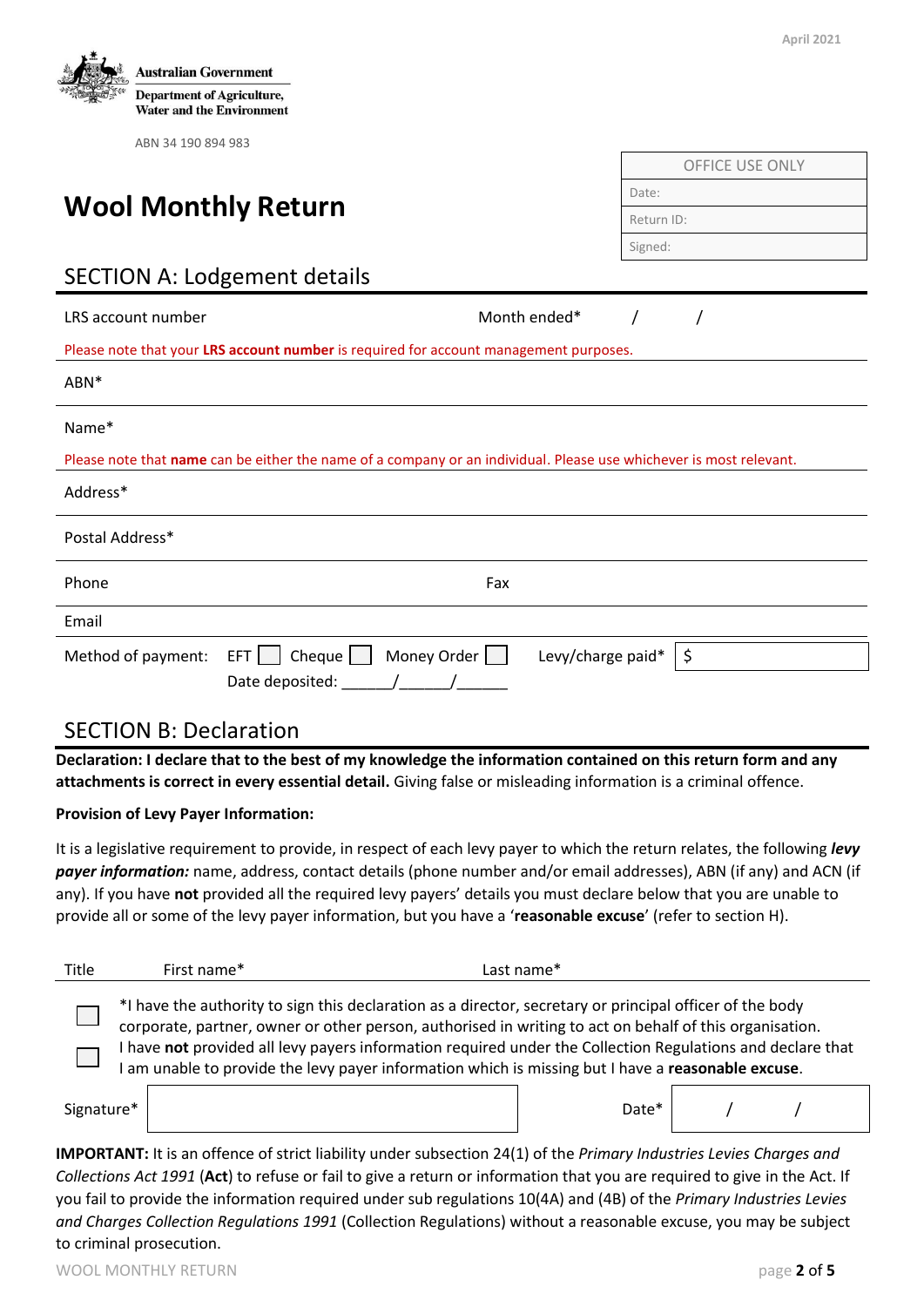

ABN 34 190 894 983

## SECTION C: Total weight, sale or free-on-board value and levy/charge paid

| Commodity       | LMU | (i)<br><b>TOTAL weight*</b> | (ii)<br><b>TOTAL sale or free-on-</b><br>board value* | (iii)<br>Levy/charge rate           | $(ii) \times (iii) =$<br><b>TOTAL</b><br>Levy/charge payable* |
|-----------------|-----|-----------------------------|-------------------------------------------------------|-------------------------------------|---------------------------------------------------------------|
| Wool - Domestic | 119 | Kg<br>01                    | \$,<br>02                                             | 1.5 % of the<br>sale value          | \$                                                            |
| Wool - Export   | 119 | Kg<br>03                    | Ş.<br>04                                              | 1.5 % of the<br>free-on-board value |                                                               |
|                 |     |                             |                                                       |                                     |                                                               |

GST is not applied to Australian Government levies and charges.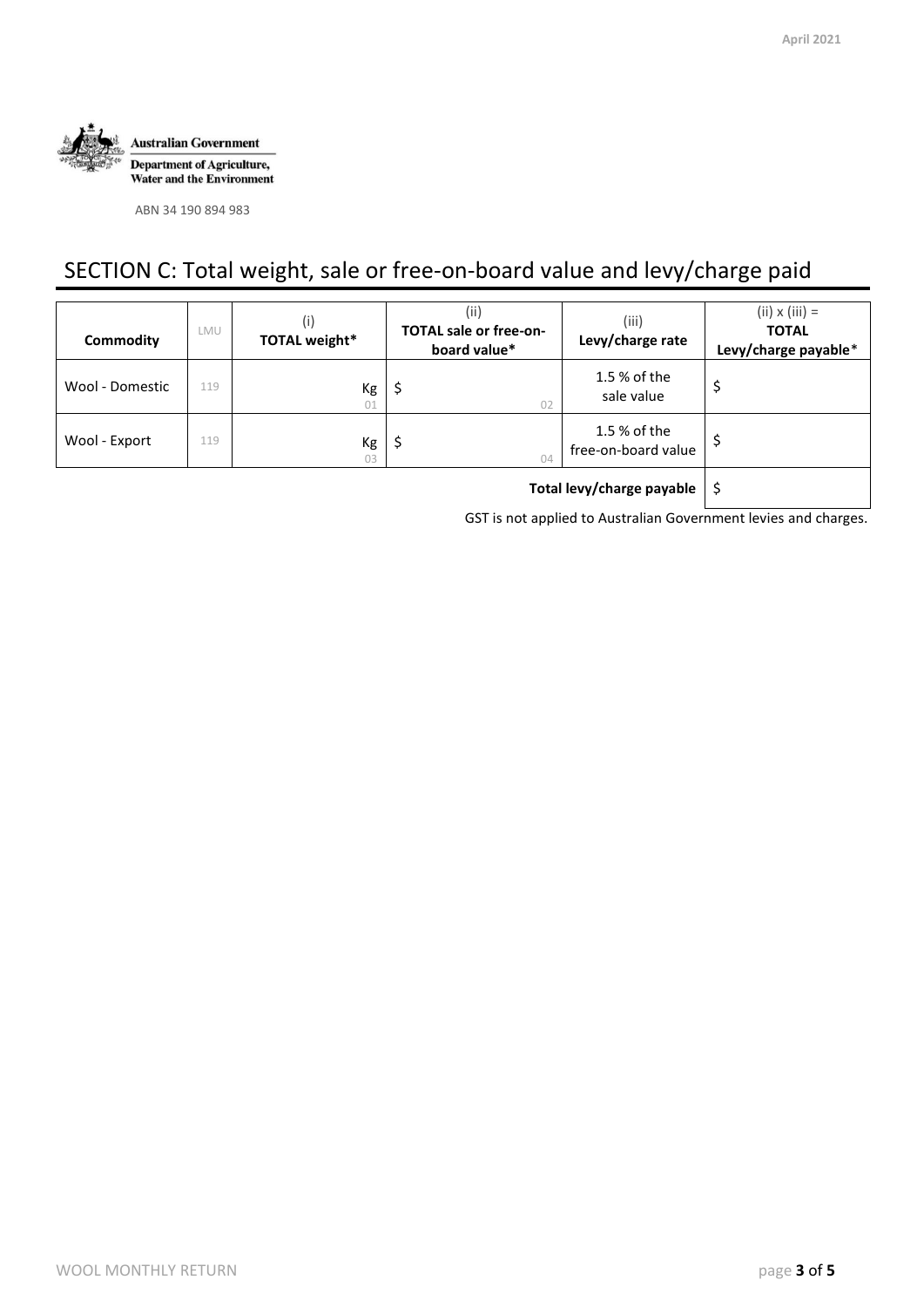### SECTION D: Levy payer details (If you require more space, please print this page again and number sequentially.)

If you do not collect levy on behalf of other producers, please initial here to complete your return

| ABN/ACN* | <b>Full Name*</b> | Address* | Email* | Phone* | <b>Commodity</b><br>Wool | Weight*       | sale or free-on-<br>board value | Levy payable*       |
|----------|-------------------|----------|--------|--------|--------------------------|---------------|---------------------------------|---------------------|
|          |                   |          |        |        | Domestic                 | $kg$ \$       |                                 | \$                  |
|          |                   |          |        |        | Export                   | $kg$ \$       |                                 | \$                  |
|          |                   |          |        |        | Domestic                 | $kg \mid$ \$  |                                 | \$                  |
|          |                   |          |        |        | Export                   | $kg$ \$       |                                 | \$                  |
|          |                   |          |        |        | Domestic                 | $kg \mid$ \$  |                                 | \$                  |
|          |                   |          |        |        | Export                   | $kg$ \$       |                                 | \$                  |
|          |                   |          |        |        | Domestic                 | $kg \mid \xi$ |                                 | \$                  |
|          |                   |          |        |        | Export                   | $kg$ \$       |                                 | \$                  |
|          |                   |          |        |        | Domestic                 | $kg$ \$       |                                 | \$                  |
|          |                   |          |        |        | Export                   | $kg$ \$       |                                 | \$                  |
|          |                   |          |        |        | Domestic                 | $kg \mid$ \$  |                                 | \$                  |
|          |                   |          |        |        | Export                   | $kg$ \$       |                                 | \$                  |
|          |                   |          |        |        | Domestic                 | $kg \mid \xi$ |                                 | \$                  |
|          |                   |          |        |        | Export                   | $kg$ \$       |                                 | \$                  |
|          |                   |          |        |        | Domestic                 | $kg$ \$       |                                 | \$                  |
|          |                   |          |        |        | Export                   | $kg \mid$ \$  |                                 | \$                  |
|          |                   |          |        |        | Domestic                 | $kg \mid$ \$  |                                 | \$                  |
|          |                   |          |        |        | Export                   | $kg$ \$       |                                 | $\ddot{\bm{\zeta}}$ |
|          |                   |          |        |        | Domestic                 | $kg \mid$ \$  |                                 | \$                  |
|          |                   |          |        |        | Export                   | $kg \mid$ \$  |                                 | $\frac{1}{2}$       |

#### **Please ensure the total of all figures entered in Section D matches Section C**

Alternatively, you can lodge your wool return online[: leviesonline.agriculture.gov.au](https://www.agriculture.gov.au/ag-farm-food/levies/lodging-returns-paying-levies/leviesonline)